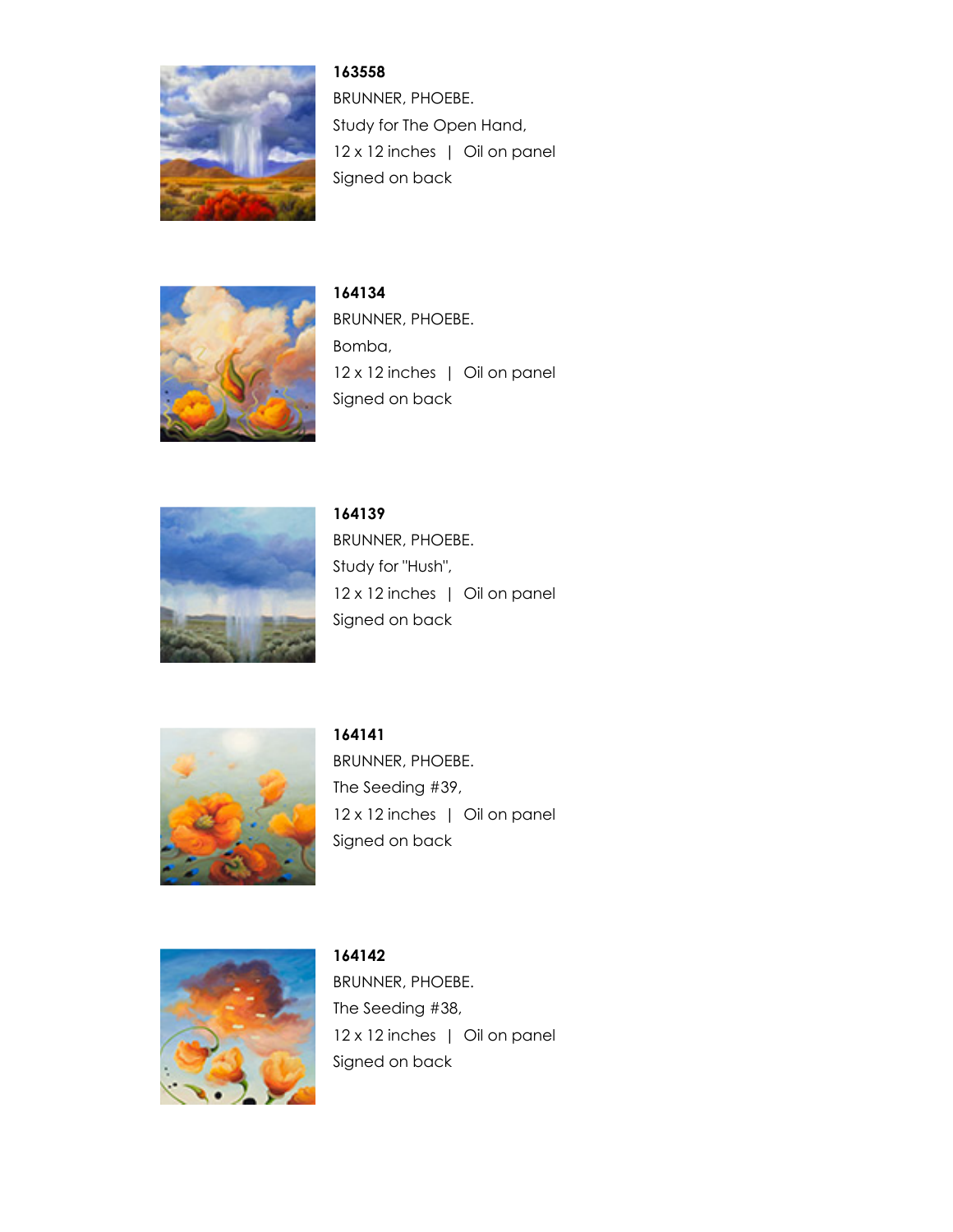

**164143** BRUNNER, PHOEBE. Little Pines, 12 x 12 inches | Oil on panel Signed on back



**164144** BRUNNER, PHOEBE. Portal, 12 x 12 inches | Oil on panel Signed on back



**164145** BRUNNER, PHOEBE. Duet, 12 x 12 inches | Oil on panel Signed on back



**164146** BRUNNER, PHOEBE. Sea Storm Light, 12 x 12 inches | Oil on panel Signed on back



**164229** BRUNNER, PHOEBE. Drifting In, 12 x 12 inches | Oil on panel Signed on back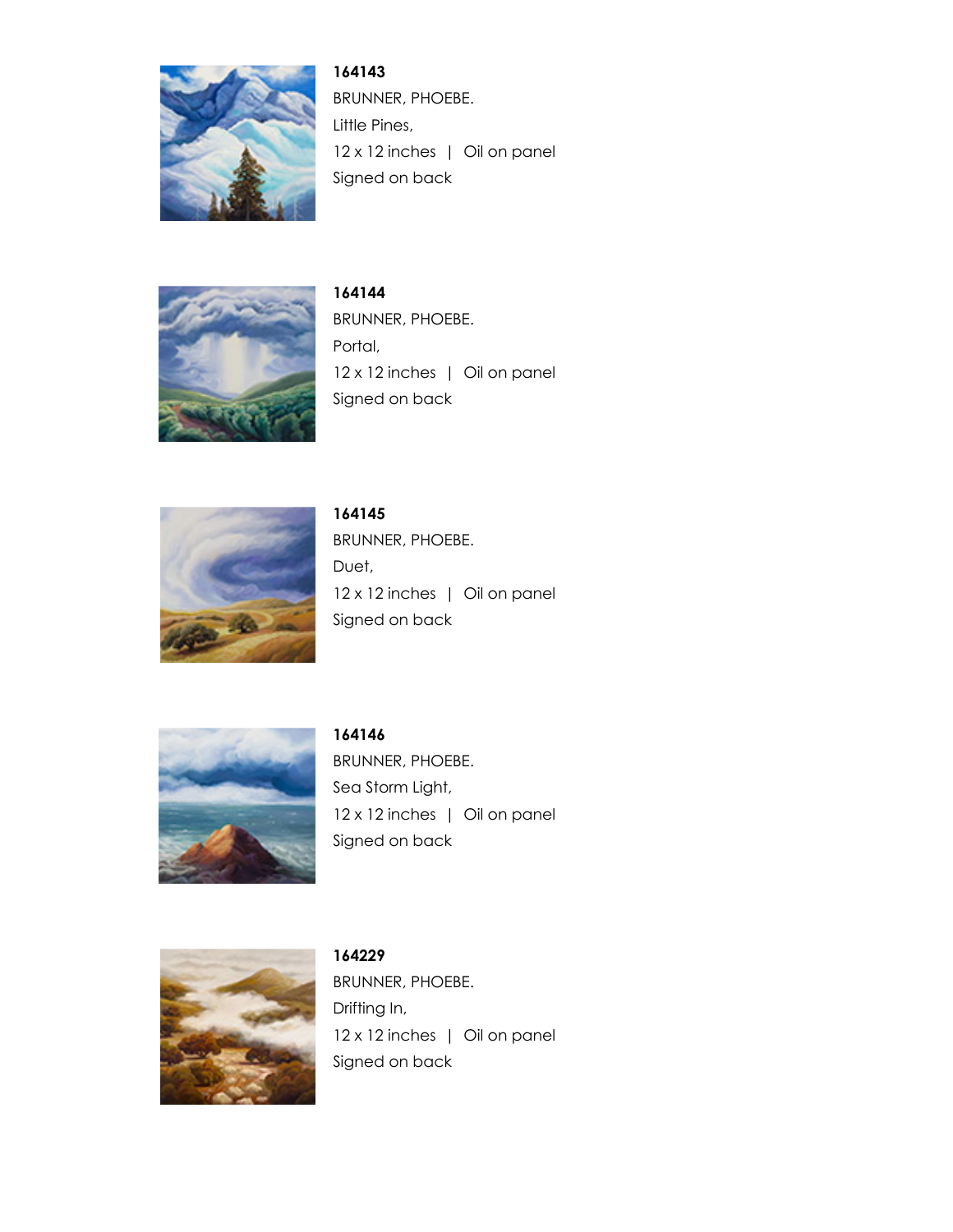

**164230** BRUNNER, PHOEBE. Study for "Proof", 12 x 12 inches | Oil on panel Signed on back



**164231** BRUNNER, PHOEBE. Fleur, 12 x 12 inches | Oil on panel Signed on back



**164133** BRUNNER, PHOEBE. Beautiful Day, 22 x 30 inches | Oil on canvas Signed on back



**164150** BRUNNER, PHOEBE. Little Lost Lakes, 26 x 26 inches | Oil on canvas Signed on back



**162141** BRUNNER, PHOEBE. Plume, 32 x 22 inches | Oil on canvas Signed on back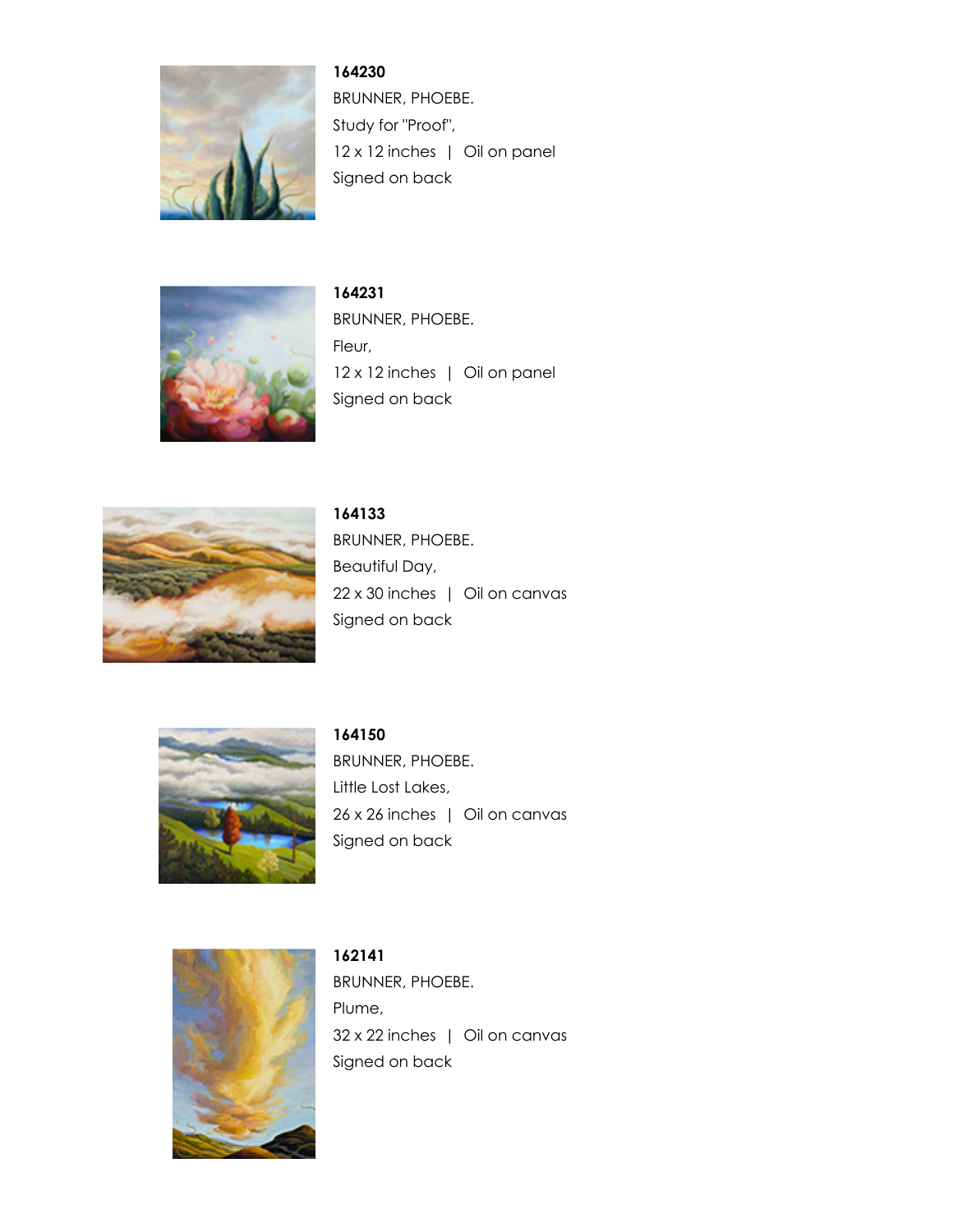

**164140** BRUNNER, PHOEBE. On Higher Ground, 22 x 40 inches | Oil on canvas Signed on back



**164135** BRUNNER, PHOEBE. A Western Conversation, 30 x 30 inches | Oil on canvas Signed on back



**164151** BRUNNER, PHOEBE. WInter Light, 36 x 26 inches | Oil on canvas Signed on back



**164138** BRUNNER, PHOEBE. Fortune Teller, 24 x 44 inches | Oil on canvas Signed on back



**164148** BRUNNER, PHOEBE. The Climb, 38 x 32 inches | Oil on canvas Signed on back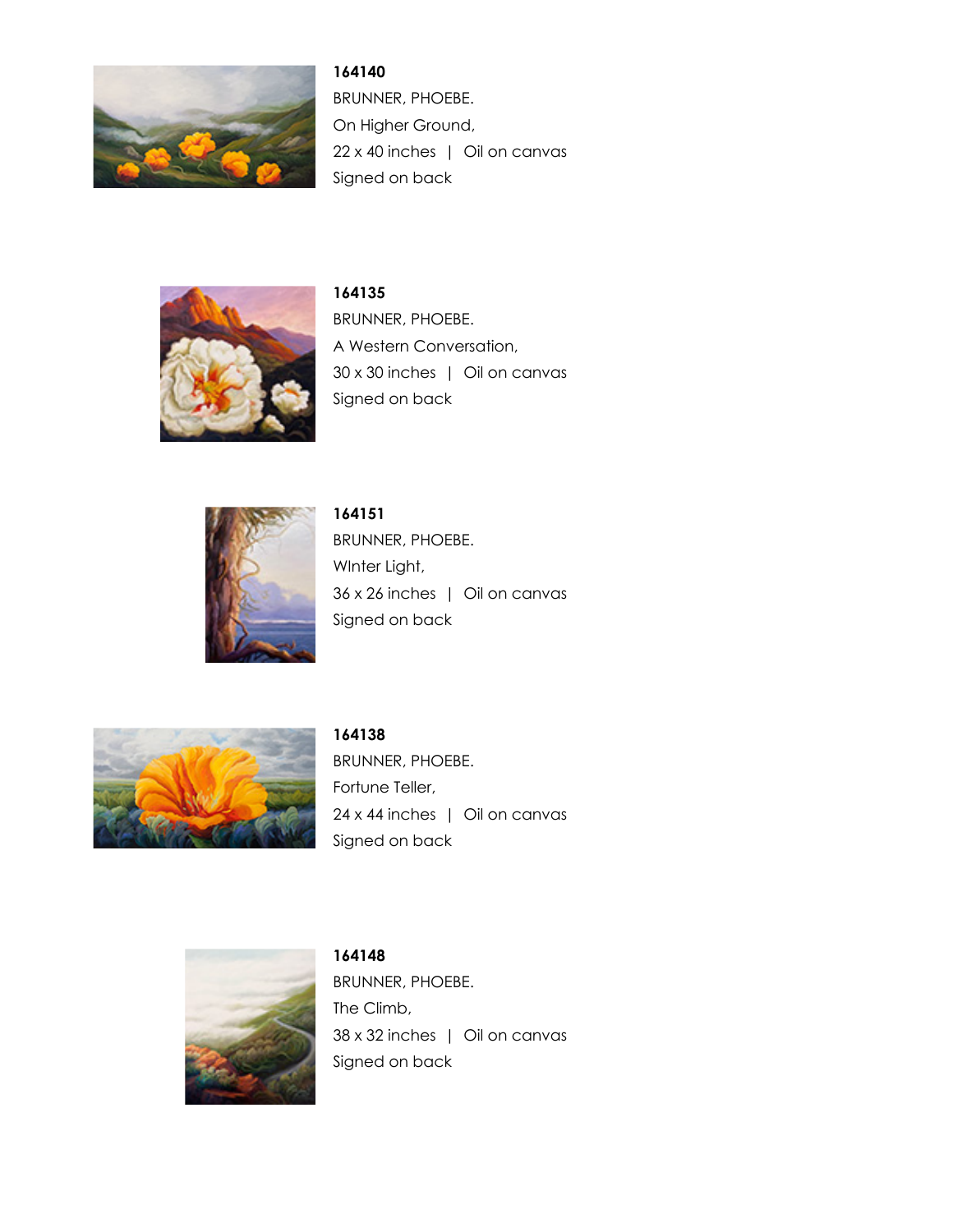

**164132** BRUNNER, PHOEBE. First Kiss, 36 x 36 inches | Oil on canvas Signed on back



**164147** BRUNNER, PHOEBE. Hush, 36 x 36 inches | Oil on canvas Signed on back



**162714** BRUNNER, PHOEBE. Invocation, 30 x 44 inches | Oil on canvas Signed on back



**164136** BRUNNER, PHOEBE. The Bright Divide, 30 x 44 inches | Oil on canvas Signed on back



**162478** BRUNNER, PHOEBE. Beach Walk, 48 x 32 inches | Oil on canvas Signed on back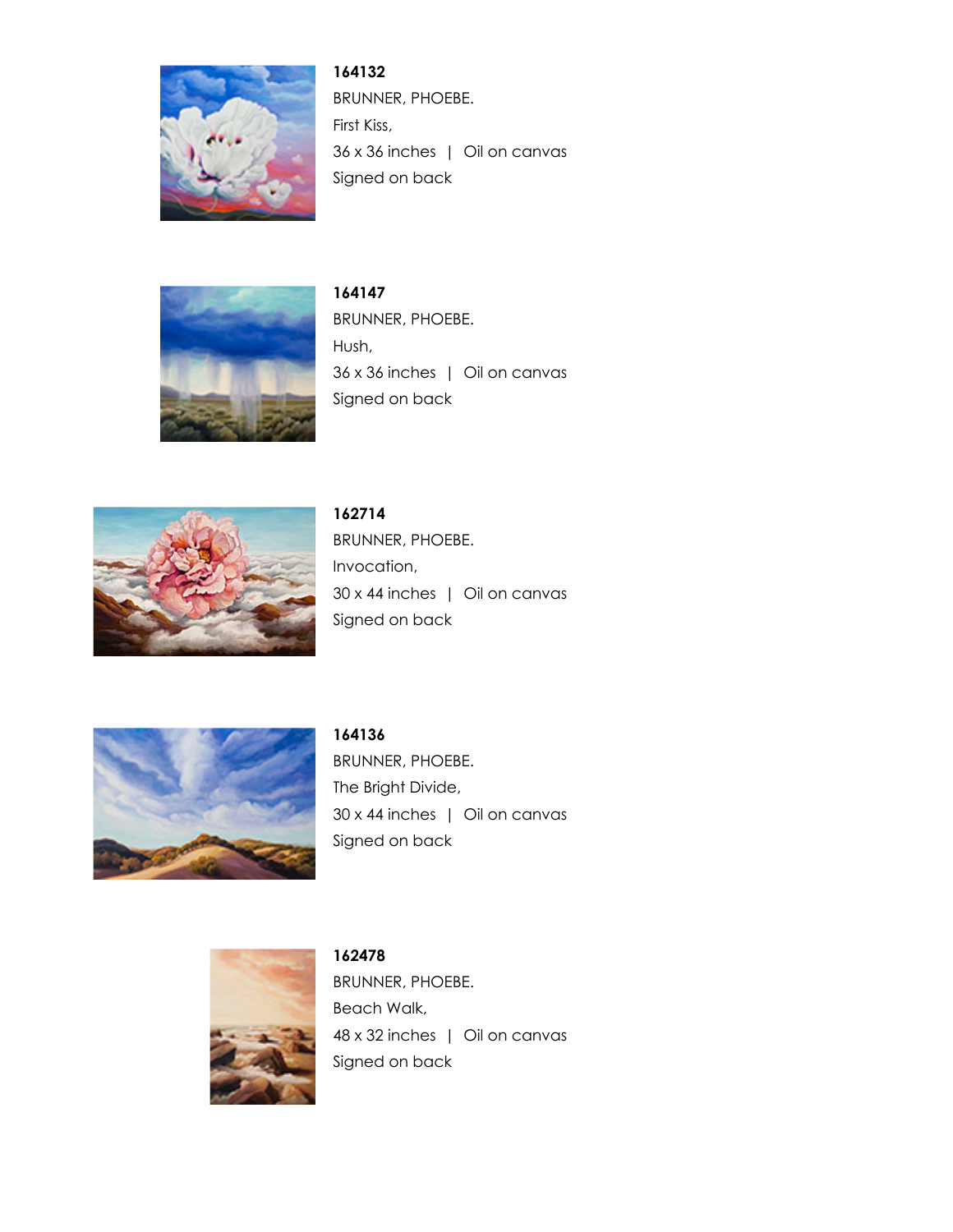

**162715** BRUNNER, PHOEBE. Out To Sea, 30 x 56 inches | Oil on canvas Signed on back



**162479** BRUNNER, PHOEBE. On Shore, 48 x 40 inches | Oil on canvas Signed on back



**162945** BRUNNER, PHOEBE. Endless Summer, 2020 34 x 58 inches | Oil on canvas Signed on back



**163559** BRUNNER, PHOEBE. The Open Hand, 34 x 68 inches | Oil on canvas Signed on back



**164149** BRUNNER, PHOEBE. Crossing Over, 34 x 68 inches | Oil on canvas Signed on back